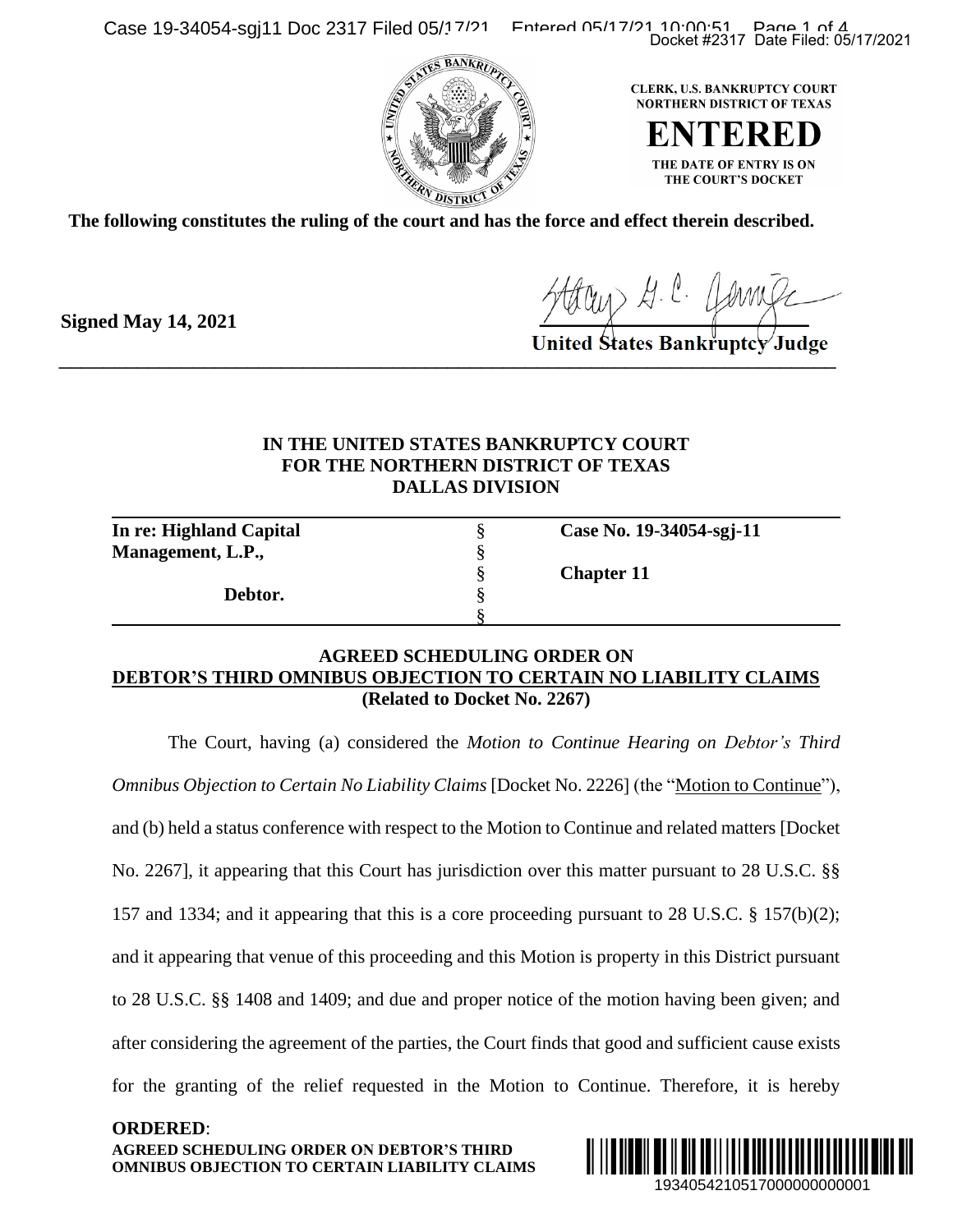1. An evidentiary hearing on the *Debtor's Third Omnibus Objection to Certain No Liability Claims* (the "*Claim Objection*") [Docket No. 2059], including but not limited to whether any of the claims subject to the Claim Objection are entitled to administrative priority, is set for **September 21, 2021 at 9:30 AM CT**. Unless the Court determines otherwise, the hearing will be conducted remotely by Webex video conferencing. The Webex hearing link is [https://us](https://us-courts.webex.com/meet/jerniga)[courts.webex.com/meet/jerniga](https://us-courts.webex.com/meet/jerniga) and is also posted on the Court's web page and may be accessed at the following web address:

https://www.txnb.uscourts.gov/judges-info/hearing-dates/judge-jernigans-hearing-dates.

2. Requests for discovery shall be served on or before **May 21, 2021,** unless otherwise agreed in writing by the parties.

3. Reponses and/or objections to discovery requests shall be served on or before **June 21, 2021,** unless otherwise agreed in writing by the parties.

4. All responsive, non-privileged documents shall be produced on or before **June 30, 2021,** unless otherwise agreed in writing by the parties.

5. Depositions shall be scheduled and concluded on or before **August 31, 2021,** unless otherwise agreed in writing by the parties.

6. Responses to the Claim Objection ("Responses") shall be filed on or before **September 3, 2021,** unless otherwise agreed in writing by the parties.

7. Replies to the Responses shall be filed on or before **September 13, 2021,** unless otherwise agreed in writing by the parties.

8. Witness and exhibit lists and all referenced exhibits will be filed on the docket and served on or before **September 16, 2021,** unless otherwise agreed in writing by the parties.

9. All deadlines set forth above are effective as of **5:00 PM CT** on each applicable date.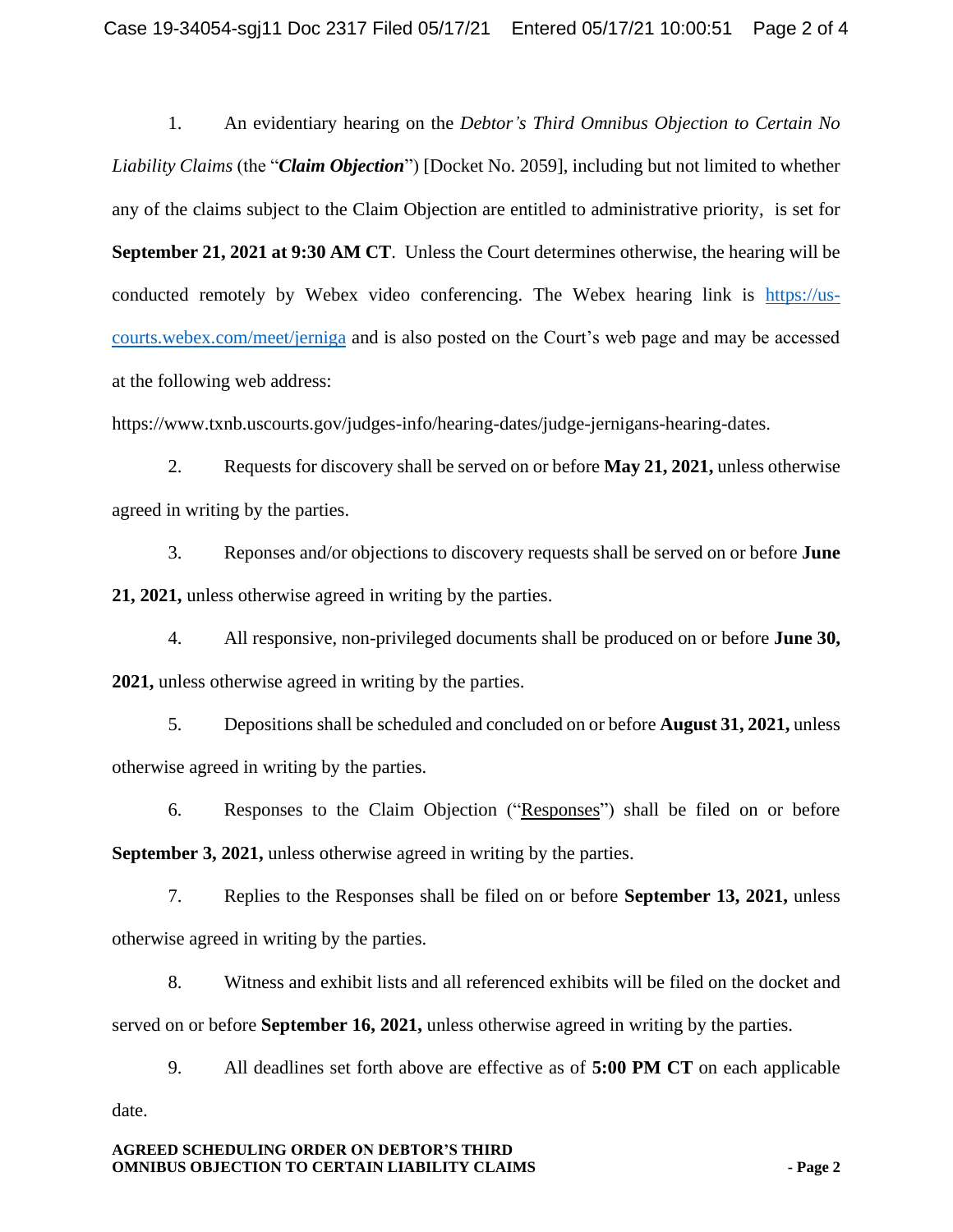10. This Court shall retain jurisdiction to hear and determine all matters arising from

the implementation of this Order.

## **### END OF ORDER###**

Submitted by:

*/s/ Frances A. Smith* Judith W. Ross State Bar No. 21010670 Frances A. Smith State Bar No. 24033084 Eric Soderlund State Bar No. 24037525 **ROSS & SMITH, PC** 700 N. Pearl Street, Suite 1610 Dallas, Texas 75201 Telephone: 214-377-7879 Facsimile: 214-377-9409 Email:judith.ross@judithwross.com frances.smith@judithwross.com eric.soderlund@judithwross.com

## **Agreed as to form and substance:**

| /s/ Frances A. Smith                                         | Michelle Hartmann                   |                                          | Debra A. Dandeneau                       |
|--------------------------------------------------------------|-------------------------------------|------------------------------------------|------------------------------------------|
| Frances A. Smith                                             | State Bar No. 24032402              |                                          | <b>BAKER &amp; McKENZIE</b>              |
| State Bar No. 24033084                                       | <b>BAKER &amp; MCKENZIE LLP</b>     |                                          | <b>LLP</b>                               |
| Eric Soderlund                                               | 1900 North Pearl                    |                                          | 452 Fifth Ave                            |
| State Bar No. 24037525                                       | Suite 1500                          |                                          | New York, NY 10018                       |
| <b>ROSS &amp; SMITH, PC</b>                                  | Dallas, TX 75201                    |                                          | Telephone: 212-626-4875                  |
| 700 N. Pearl Street, Suite 1610                              | Telephone: 214-978-3000             |                                          | Email: debra.dandeneau@bake              |
| Dallas, Texas 75201                                          | Facsimile: 214-978-3099             |                                          | rmckenzie.com                            |
| Telephone: 214-377-7879                                      | Email:                              |                                          | (Admitted pro hac vice)                  |
| Facsimile: 214-377-9409                                      | michelle.hartmann@bakermckenzie.com |                                          |                                          |
| Email:                                                       |                                     |                                          |                                          |
| frances.smith@judithwross.com                                |                                     |                                          |                                          |
| eric.soderlund@judithwross.com                               |                                     |                                          |                                          |
|                                                              |                                     |                                          |                                          |
| <b>COUNSEL FOR CPCM, LLC</b>                                 |                                     |                                          |                                          |
|                                                              |                                     |                                          |                                          |
| /s/ John A. Morris                                           |                                     |                                          | Melissa S. Hayward (TX Bar No. 24044908) |
| Jeffrey N. Pomerantz (CA Bar No. 143717) (pro hac vice)      |                                     | MHayward@HaywardFirm.com                 |                                          |
| Robert J. Feinstein (NY Bar No. 1767805) (pro hac vice)      |                                     | Zachery Z. Annable (TX Bar No. 24053075) |                                          |
| Alan J. Kornfeld (CA Bar No. 130063) (pro hac vice)          |                                     | ZAnnable@HaywardFirm.com                 |                                          |
| Elissa A. Wagner (CA Bar No. 213589) ( <i>pro hac vice</i> ) |                                     | <b>HAYWARD PLLC</b>                      |                                          |
|                                                              |                                     |                                          |                                          |

Gregory V. Demo (NY Bar No. 5371992) (*pro hac vice*) **PACHULSKI STANG ZIEHL & JONES LLP** 10501 N. Central Expy, Ste. 106 Dallas, TX 75231 Telephone: (972) 755-7100

10100 Santa Monica Blvd., 13th Floor